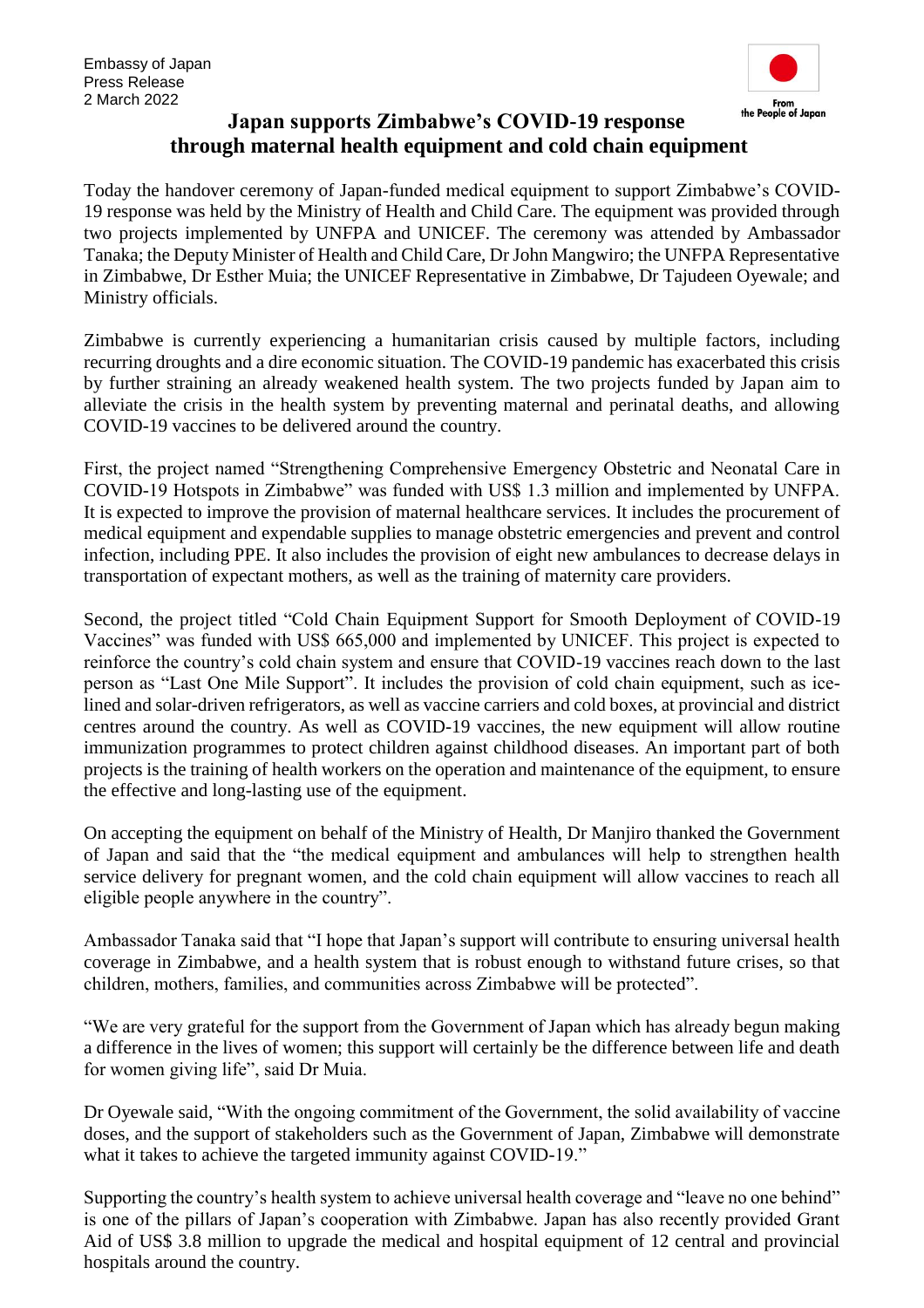



**Ambassador's speech Speech by Deputy Minister of Health and Child Care, Hon. Dr Manjiro**



**Speech by UNFPA Representative, Dr Muia Speech by UNICEF Representative, Dr Oyewale**



**Handover of cold boxes Handover of solar-driven refrigerators**